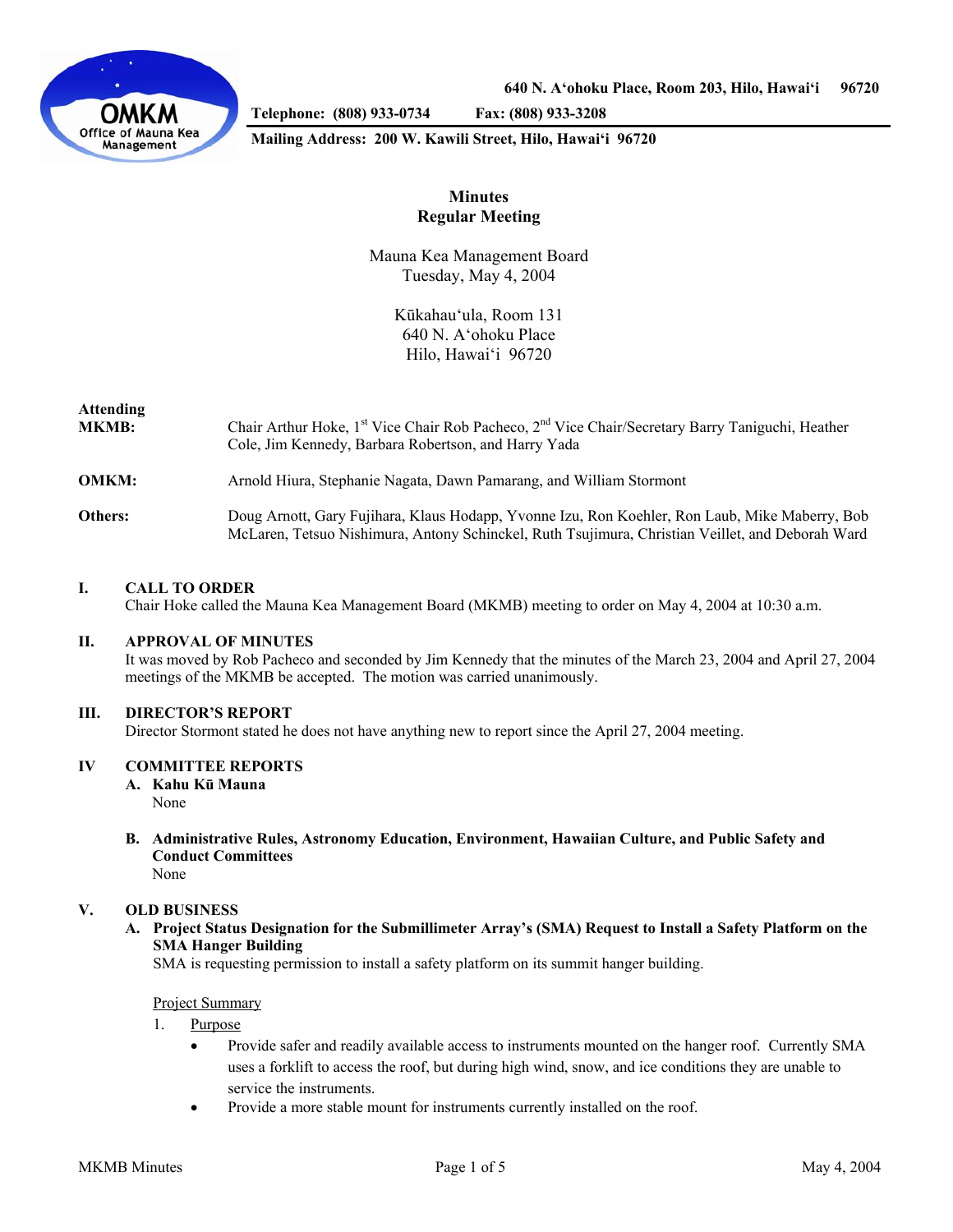- 2. Description of Platform
	- Dimensions: 23' long by 10' wide.
	- The platform is designed to hold removable hand rails. Except for the side closest to the roof's edge, the handrails are not likely to be attached on a regular basis. The handrail nearest the roof's edge may stay up on a more regular basis for obvious safety reasons.
	- The platform will be positioned away from the edge of the roof reducing visibility from the ground.
- 3. Construction Activity
	- The platform will be pre-formed off the summit and will be transported in sections to the summit.
	- Instruments now mounted within the area of the proposed location of the platform on the roof will be removed and remounted on the platform.
	- The platform will be mounted 6" to 14" above the roof.
	- Installation will require mainly hand tools and may involve some welding.
	- There will likely be two extra vehicles driving to the site per day during construction.
	- Installation will require the use of one or possibly two forklifts.
	- No excavation will be involved.
	- Construction is anticipated to take two weeks.

### 4. Impacts

- Construction activity will be primarily limited to the roof and dust is not likely to be generated.
- There will be no radio frequency interference or lighting associated with this installation.
- Noise will be minimal since heavy machinery will not be utilized in the installation.
- Visibility from ground will be minimal; placement of the platform will be situated away from the edge.

# 5. Mitigation Measures

• Contractor will secure, collect and properly dispose of all trash from the site.

# DLNR Permit

Pursuant to Hawai'i Administrative Rules (HAR) §13-5-22 "construction or placement of structures accessory to existing facilities as identified in the exempt classes established in §11-200-8" do not require a permit from DLNR. The "construction or placement of minor structures accessory to existing facilities" is an exempt activity under HAR §11-200-8.

### OMKM Recommendations:

- 1. Based on the following, OMKM recommends this project be classified insignificant:
	- The proposed installation will not significantly alter the exterior appearance or structure of the existing facility.
	- − The impact to immediate surroundings and summit region is negligible.
- 2. If this project is classified insignificant, OMKM recommends SMA be allowed to proceed with the project.

# **Conditions**

OMKM recommends SMA:

- 1. Notify OMKM when it will commence summit construction activities.
- 2. Adhere to the mitigation measures described in its proposal.
- 3. Allow OMKM rangers to visit and monitor construction activities.
- 4. Notify OMKM upon completion of the project.

### Action

It was moved by Jim Kennedy and seconded by Heather Cole to classify this project insignificant and allow SMA to proceed under OMKM's conditions. The motion was carried unanimously.

### **B. Legislative Matters**

 Update to Legislators. As discussed at the April 27, 2004 meeting, Board members agreed it would be helpful to generate correspondence to legislators describing the new Big Island, community based management structure of Mauna Kea. It was suggested that a draft be prepared and circulated among Board members for review and comment.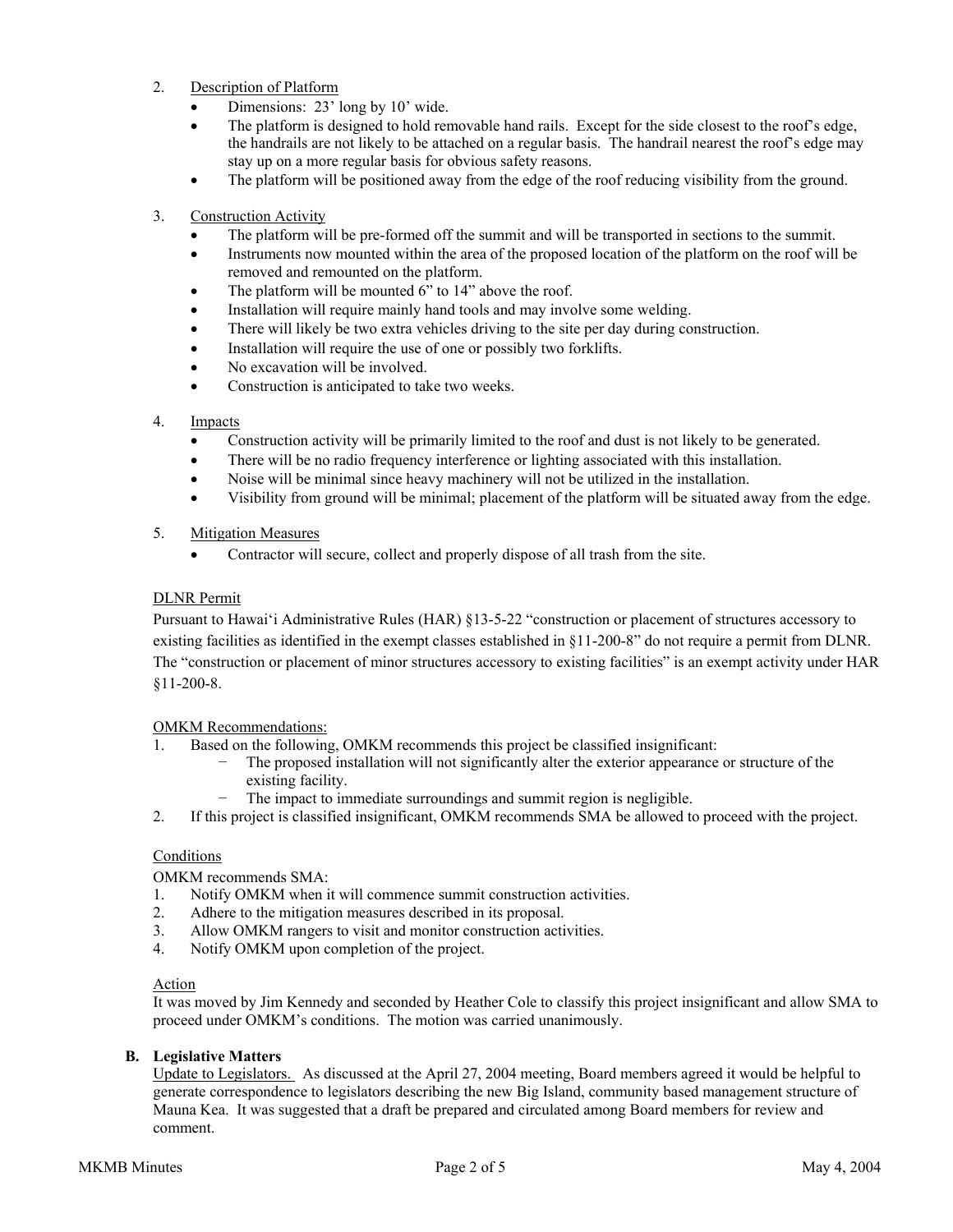Senate Concurrent Resolutions. Director Stormont reported that both Senate Concurrent Resolutions 120 and 162 passed in the Senate and crossed over to the House, where they were not heard. Both SCR's are effectively dead.

 Visitation and Tour for Legislators. Director Stormont announced the Office will be issuing an invitation to all legislative members to visit Mauna Kea this summer.

### **C. Recommendation to Extend the Conservation District Use Application (CDUA) for the Outrigger Telescopes Project.**

At the April 27, 2004 meeting, Director Stormont gave a recap of the status of the NASA/Keck Outrigger Telescopes Project. A question was raised concerning whether it would be appropriate for MKMB to recommend to President Dobelle that UH request another extension of the CDUA from the Board of Land and Natural Resources (BLNR).

Barry Taniguchi stated it was his understanding that if an extension is not requested and granted, a decision by BLNR has to be made by June 9, 2004. He further added that the public clamored for the EIS, OHA sued for an EIS, and NASA finally agreed to prepare one, so why not wait to examine its results? Everybody felt that the EIS should have been done to begin with, including this Office.

 Status of the CDUA. Ms. Yvonne Izu, Deputy Attorney General assigned to the BLNR, was present to answer procedural questions and give a recap of the status of the case. Ms. Izu explained the application underwent a contested case process and the Hearings Officer made recommendations on both the permit and management plan. The BLNR is still deliberating on that application. Under the CDU laws, the BLNR has a certain amount of time to render a decision. If the Board does not take action within that time the application is automatically approved.

 Extending the CDUA. Ms. Izu explained that upon the request of the applicant the CDUA may be extended 90 days. Any additional requests for extensions require the approval of the BLNR. There is no limit on the number of extensions. The University has requested several extensions. The last request has a deadline at June 9, 2004 at which time BLNR will need to render a decision. If no decision is made by June 9, the permit is automatically granted.

 Federal EIS (FEIS) and State EIS and the CDUA Process. The next regularly scheduled BLNR meetings are May 14, 2004 and May 28, 2004. Pursuant to Sunshine Law requirements agendas require six days posting. However, according to Ms. Izu contested cases are not governed by Chapter 92 Sunshine Laws. Instead it is a Chapter 91 proceeding and the BLNR is not required to make decisions in open meetings. Generally, the BLNR will render signed written decisions.

 Jim Kennedy asked if it was in the BLNR's purview to grant the permit subject to conditions, such as successful completion of the FEIS. Ms. Izu replied the BLNR has wide discretion regarding conditions imposed on a permit but such conditions must be clearly stated. When rendering a decision the Board is basically saying they have reviewed all the impacts and based on what they know it is or is not issuing a permit. If the BLNR decided to issue a permit even though it is aware there is a pending FEIS, such a decision could cause problems for the BLNR because it might be based on incomplete information regarding potential impacts.

 Ms. Izu explained the difference between the FEIS and State EIS and their relationships to a CDUA. The federal government has its own environmental evaluation process which falls under the National Environmental Policy Act (NEPA). Hawaii's EIS process falls under Hawai'i Revised Statute (HRS) Chapter 343. When federal funding is involved, such as in the case of Outrigger Telescopes project, the developer is required to do some form of federal environmental evaluation. With respect to a CDUA, only the conditions of HRS 343 are required. Even though the content of the federal and state environmental evaluations are essentially the same, each is subject to its own processing procedure. When OHA filed the lawsuit against the federal Environmental Assessment (FEA), it did not challenge the State EA.

 No one challenged the State EA and it became final. It is the State environmental document that governs the CDUA. The BLNR is obligated to follow the HRS 343 law and not NEPA. Therefore, because there is an accepted HRS 343 document, the fact that there is a document still being prepared under NEPA does not obligate the BLNR to stop the process until the FEIS is completed. Mr. Taniguchi remarked that it does not prevent the BLNR from wanting to know what is contained in the FEIS. His personal recommendation is that the BLNR should be given the chance to review the FEIS. If the FEIS shows no significant adverse findings then the BLNR can render a decision without having any doubts or questions.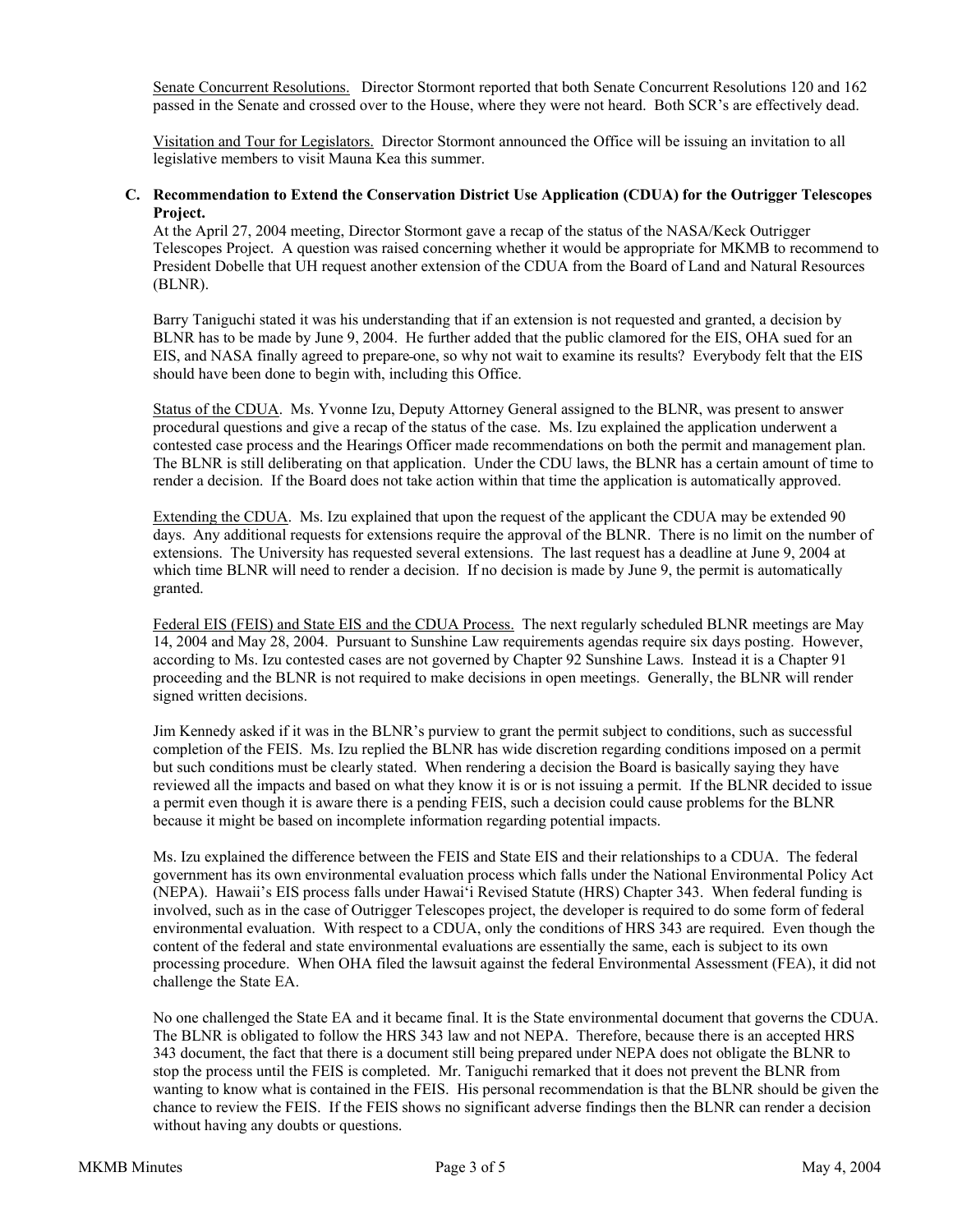Harry Yada asked whether there would be a loss of time in the development process if UH requested an extension. His understanding is NASA cannot proceed with the project until the FEIS process is complete. Bob McLaren confirmed Mr. Yada's understanding.

 Rob Pacheco stated that many groups asked for an EIS in the first place, and that this Office and Board are now asking IfA to request an extension so all the information is obtained before a decision is made. He felt that if information is forthcoming, it will help to make a better decision and we should encourage that. Heather Cole agreed that it was the right thing to do. Mr. Yada stated OMKM recommended an EIS at the beginning and this request is consistent with the original recommendation.

 Contested Case Hearing and other appeals. A question was asked that if an extension of time was granted, would the whole contested case hearing start over again? Ms. Izu replied it would not. At the time the FEIS is completed the BLNR would review it and determine whether everything in the document was covered in the contested case hearings. If they were, the BLNR could continue its deliberation of its decision. However, if new information is presented, the Board has the option to tell the Hearings Officer to re-open the case only with respect to the new information presented; or the Board itself can hear what the parties have to say on the new information. Ms. Izu stated it is extremely unlikely BLNR will determine the information is so new they will re-open the entire contested case. Realistically, it takes a tremendous amount of resources for DLNR to open a contested case hearing.

 Assuming a positive decision is made, Mr. Taniguchi asked if it could still be taken to Circuit Court and tied up. Ms. Izu commented any permit issued by the BLNR can be appealed first to the Circuit Court, then to the Hawai'i Supreme Court. She stated there is a standard condition in all CDU permits stating that the Board, in issuing the permit, has relied on the information that has been presented by the applicant. If the BLNR later discovers any of the information to be false, incomplete, or misrepresented, BLNR has the option to revoke, suspend, or modify the permit. Ms. Izu also stated that if the permit was approved and there is new information in the FEIS, someone could argue that the Board should re-open the case and revoke, suspend, or modify the permit.

 Ms. Cole asked if the CDUA is extended and the FEIS contains a plan to mitigate any negative impacts, wouldn't that be the usual way a developer would handle the results of a FEIS, and wouldn't it apply here? Ms. Izu replied the BLNR has the responsibility to make a decision as to whether the resources are being protected. Mr. Taniguchi felt the mitigation report could then be a condition in the permit.

Deborah Ward commented she is in complete support of this request. She stated it was her understanding the public was not given an opportunity to respond to the management plan. She believes that the denial of opportunity can be resolved by going to court on appeal. Ms. Ward feels the state should be obligated to allow the public to review and respond to BLNR's conditions.

 MKMB's and OMKM's role in the CDUA process. Dr. McLaren stated he understood the logic and commented that to date OMKM and MKMB have not been involved in the CDUA process. In fact, it has been the deliberate policy to let the applicant proceed and report back. At this point it seems that OMKM and MKMB are departing from that policy and are getting involved in the CDUA process, at least with respect to recommendations. Dr. McLaren added it might be a good direction to go, but it seemed precedence setting. The MKMB is beginning to accept some responsibility in the conduct of the CDUA process.

 Mr. Taniguchi replied he did not appreciate the implications of Dr. McLaren's statements and wanted to clarify that MKMB and OMKM are not changing "policy" but instead, we just want the right thing to be done. We are not recommending the CDUA be approved or disapproved, nor are we for or against astronomy. All MKMB is saying is to let the FEIS come out before the decision is made.

 Mr. Pacheco added that OMKM and MKMB were created to provide for public input on the management of the mountain. MKMB's consideration of a request to extend the CDUA is consistent with the purpose of the creation of the Board.

 Dr. McLaren asked for clarification, if the CDUA is extended, how long should it be extended? Mr. Taniguchi replied at the very minimum, the extension should be long enough for the draft FEIS to be issued and enough comment period to review it. He emphasized since NASA can't proceed anyway why not wait until it is finalized.

Dr. McLaren asked if following the publication and opportunity to review the draft FEIS, the BLNR made a